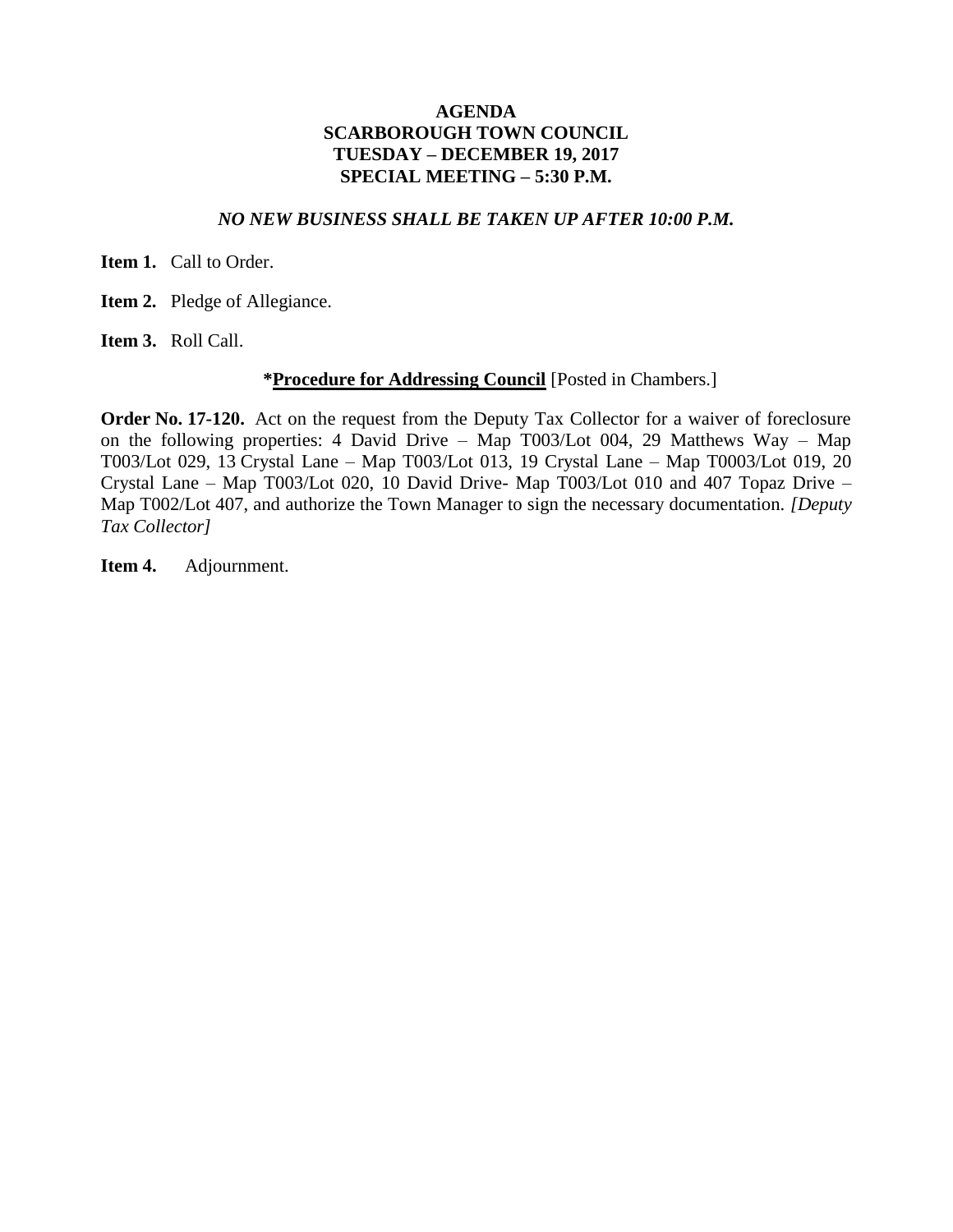## **AGENDA SCARBOROUGH TOWN COUNCIL TUESDAY – DECEMBER 19, 2017 SPECIAL MEETING – 5:30 P.M.**

**Order No. 17-120.** Move approval on the request from the Deputy Tax Collector for a waiver of foreclosure on the following properties: 4 David Drive – Map T003/Lot 004, 29 Matthews Way – Map T003/Lot 029, 13 Crystal Lane – Map T003/Lot 013, 19 Crystal Lane – Map T0003/Lot 019, 20 Crystal Lane – Map T003/Lot 020, 10 David Drive- Map T003/Lot 010 and 407 Topaz Drive – Map T002/Lot 407, and authorize the Town Manager to sign the necessary documentation. *[Deputy Tax Collector]* 

| Deputy Tax Collector |       | <b>Ought to Pass</b> |  |
|----------------------|-------|----------------------|--|
| Sponsor              |       | Recommendation       |  |
| 12/19/17             | Vote: | N/A                  |  |

First Reading/Vote

Second Reading/Final Approval/Vote